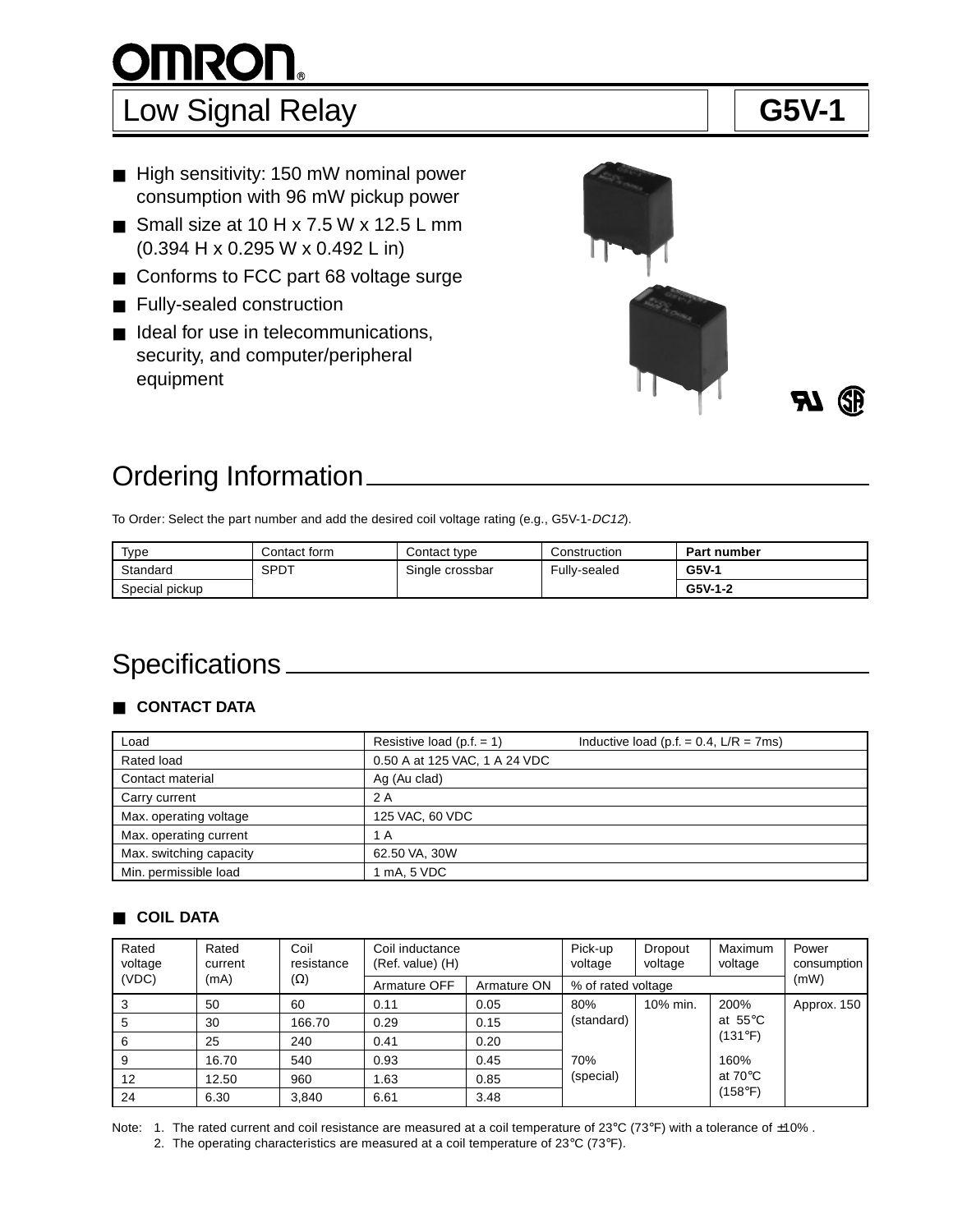#### ■ **CHARACTERISTICS**

| Contact resistance                 |                        | 100 m $\Omega$ max.                                                  |  |  |
|------------------------------------|------------------------|----------------------------------------------------------------------|--|--|
| Operate time                       |                        | 5 ms max. (mean value: approx. 2.50 ms)                              |  |  |
| Release time                       |                        | 5 ms max. (mean value: approx. 0.90 ms)                              |  |  |
| Bounce time                        |                        | 5 ms max. (mean value: approx. 0.17 ms)                              |  |  |
| Operating frequency                | Mechanical             | 36,000 operations/hour                                               |  |  |
|                                    | Electrical             | 1,800 operations/hour                                                |  |  |
| Insulation resistance              |                        | 1,000 M $\Omega$ min. (at 500 VDC)                                   |  |  |
| Dielectric strength                |                        | 1,000 VAC, 50/60 Hz for 1 minute between coil and contacts           |  |  |
|                                    |                        | 400 VAC, 50/60 Hz for 1 minute between contacts of same polarity     |  |  |
| Surge withstand voltage            |                        | 1,500 V 10 X 160 $\mu$ s (conforms to FCC Part 68)                   |  |  |
| Vibration<br>Mechanical durability |                        | 10 to 55 Hz, 3.30 mm (0.13 in) double amplitude                      |  |  |
|                                    | Malfunction durability |                                                                      |  |  |
| Shock                              | Mechanical durability  | 1,000 m/s <sup>2</sup> (approx. 100 G)                               |  |  |
|                                    | Malfunction durability | 100 m/s <sup>2</sup> (approx. 10 G)                                  |  |  |
| Ambient temperature                |                        | -30 $\degree$ C to 70 $\degree$ C (-22 $\degree$ to 158 $\degree$ F) |  |  |
| Humidity                           |                        | 35% to 85% RH                                                        |  |  |
| Service life                       | Mechanical             | 5 million operations min. (at 36,000 operations/hour)                |  |  |
|                                    | Electrical             | See "Characteristic Data"                                            |  |  |
| Weight                             |                        | $2.20$ g (0.08 oz)                                                   |  |  |

Note: Data shown are of initial value.

#### ■ **CHARACTERISTIC DATA**

#### Maximum switching capacity **Ambient temperature vs.** Electrical service life **maximum voltage (reference only)**